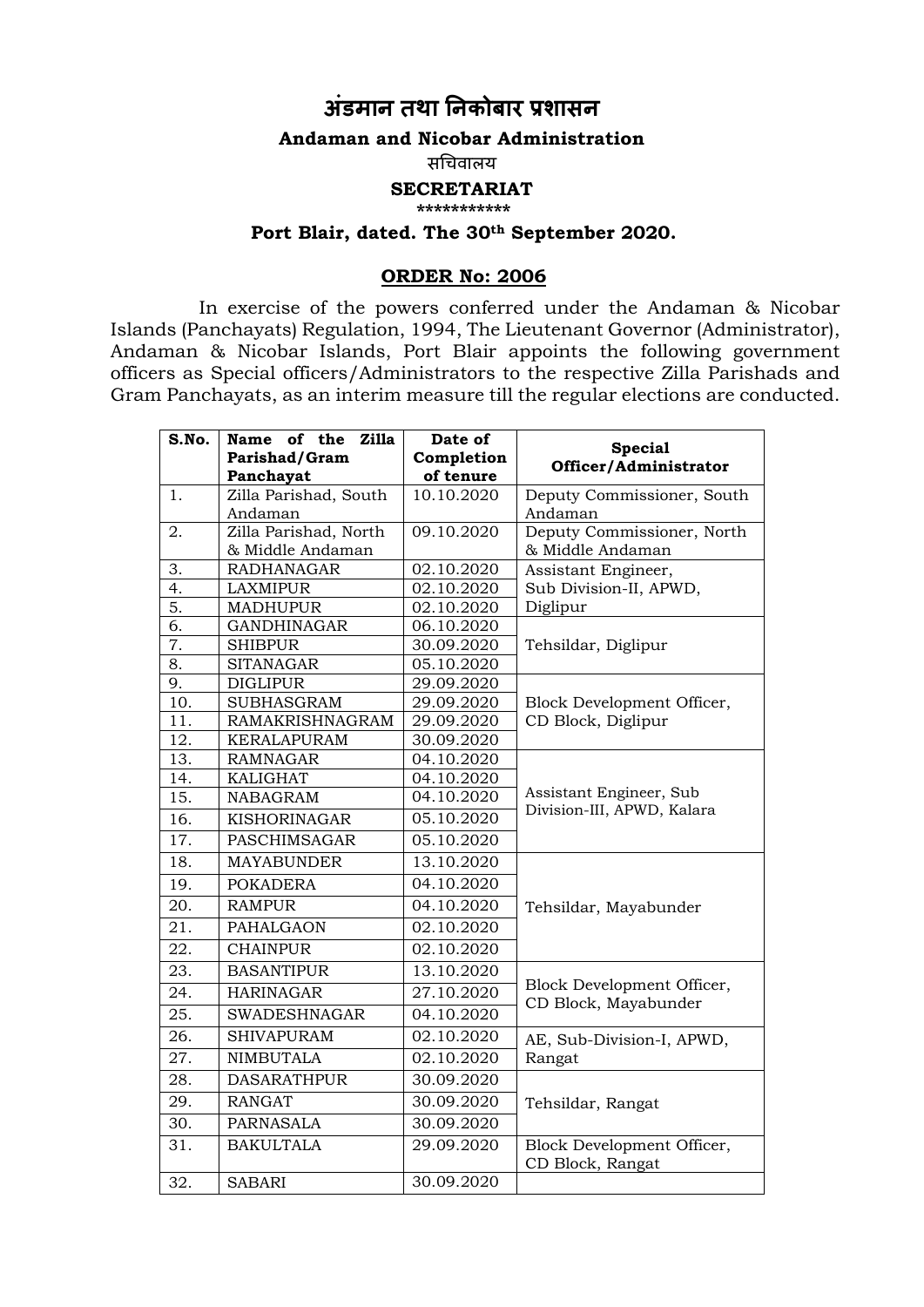| 33. | <b>LONG ISLAND</b>    | 30.09.2020 |                                                           |
|-----|-----------------------|------------|-----------------------------------------------------------|
| 34. | <b>URMILAPUR</b>      | 29.09.2020 | Assistant Director/Jt.<br>Director (Agri.)                |
| 35. | KAUSHALYA NAGAR       | 29.09.2020 |                                                           |
| 36. | <b>KADAMTALA</b>      | 29.09.2020 |                                                           |
| 37. | <b>UTTARA</b>         | 29.09.2020 |                                                           |
| 38. | <b>SUNDERGARH</b>     | 29.09.2020 | Assistant Engineer (PRIs),                                |
| 39. | <b>NILAMBUR</b>       | 29.09.2020 | Baratang                                                  |
| 40. | <b>GOVINDNAGAR</b>    | 11.10.2020 | BDO, CD Block, Prothrapur                                 |
| 41. | <b>SHYAM NAGAR</b>    | 11.10.2020 |                                                           |
| 42. | NEIL KENDRA           | 11.10.2020 |                                                           |
| 43. | <b>BEODNABAD</b>      | 08.10.2020 | Tehsildar, Port Blair                                     |
| 44. | <b>CALICUT</b>        | 08.10.2020 |                                                           |
| 45. | <b>SIPPIGHAT</b>      | 07.10.2020 |                                                           |
| 46. | <b>SHOAL BAY</b>      | 04.10.2020 | Block Development Officer,<br>CD Block, Ferrargunj        |
| 47. | MANNARGHAT            | 04.10.2020 |                                                           |
| 48. | WIMBERLY GUNJ         | 03.10.2020 |                                                           |
| 49. | <b>KANYAPURAM</b>     | 04.10.2020 |                                                           |
| 50. | <b>STEWARTGUNJ</b>    | 07.10.2020 |                                                           |
| 51. | <b>BAMBOOFLAT-I</b>   | 06.10.2020 |                                                           |
| 52. | BAMBOOFLAT-II         | 06.10.2020 |                                                           |
| 53. | <b>HOPE TOWN</b>      | 05.10.2020 |                                                           |
| 54. | <b>SHORE POINT</b>    | 05.10.2020 |                                                           |
| 55. | <b>BINDRABAN</b>      | 05.10.2020 | Tehsildar, Ferrargunj                                     |
| 56. | FERRARGUNJ            | 05.10.2020 |                                                           |
| 57. | NAMUNAGHAR            | 06.10.2020 |                                                           |
| 58. | <b>MITHAKHARI</b>     | 06.10.2020 |                                                           |
| 59. | <b>COLLINPUR</b>      | 06.10.2020 | Assistant Engineer (PRIs) - I,<br>Ferrargunj Sub-Division |
| 60. | TUSHNABAD             | 06.10.2020 |                                                           |
| 61. | <b>CHOULDARI</b>      | 07.10.2020 |                                                           |
| 62. | HUMPHRYGUNJ           | 07.10.2020 | Assistant Engineer (PRIs) - II,<br>Ferragunj Sub-Division |
| 63. | <b>WANDOOR</b>        | 07.10.2020 |                                                           |
| 64. | <b>GUPTAPARA</b>      | 07.10.2020 |                                                           |
| 65. | <b>RAMAKRISHNAPUR</b> | 30.09.2020 | BDO, CD Block, Little<br>Andaman                          |
| 66. | <b>VIVEKANANDAPUR</b> | 30.09.2020 |                                                           |
| 67. | RABINDRA NAGAR        | 30.09.2020 |                                                           |
| 68. | <b>LAXMI NAGAR</b>    | 07.10.2020 | Block Development Officer,<br>CD Block, Campbell Bay      |
| 69. | CAMPBELL BAY          | 07.10.2020 |                                                           |
| 70. | <b>GOVINDNAGAR</b>    | 07.10.2020 |                                                           |

 The Special Officers/Administrators shall exercise all powers and duties conferred upon the respective Zilla Parishads and Gram Panchayats for which they are appointed. This order shall come into force from the midnight of the date of completion of tenure of the respective Panchayat bodies.

> **Deputy Secretary (RD/Panch.)** F.No.3-5(1)/2020-PR

**Office Order Book:-** Copy to:-